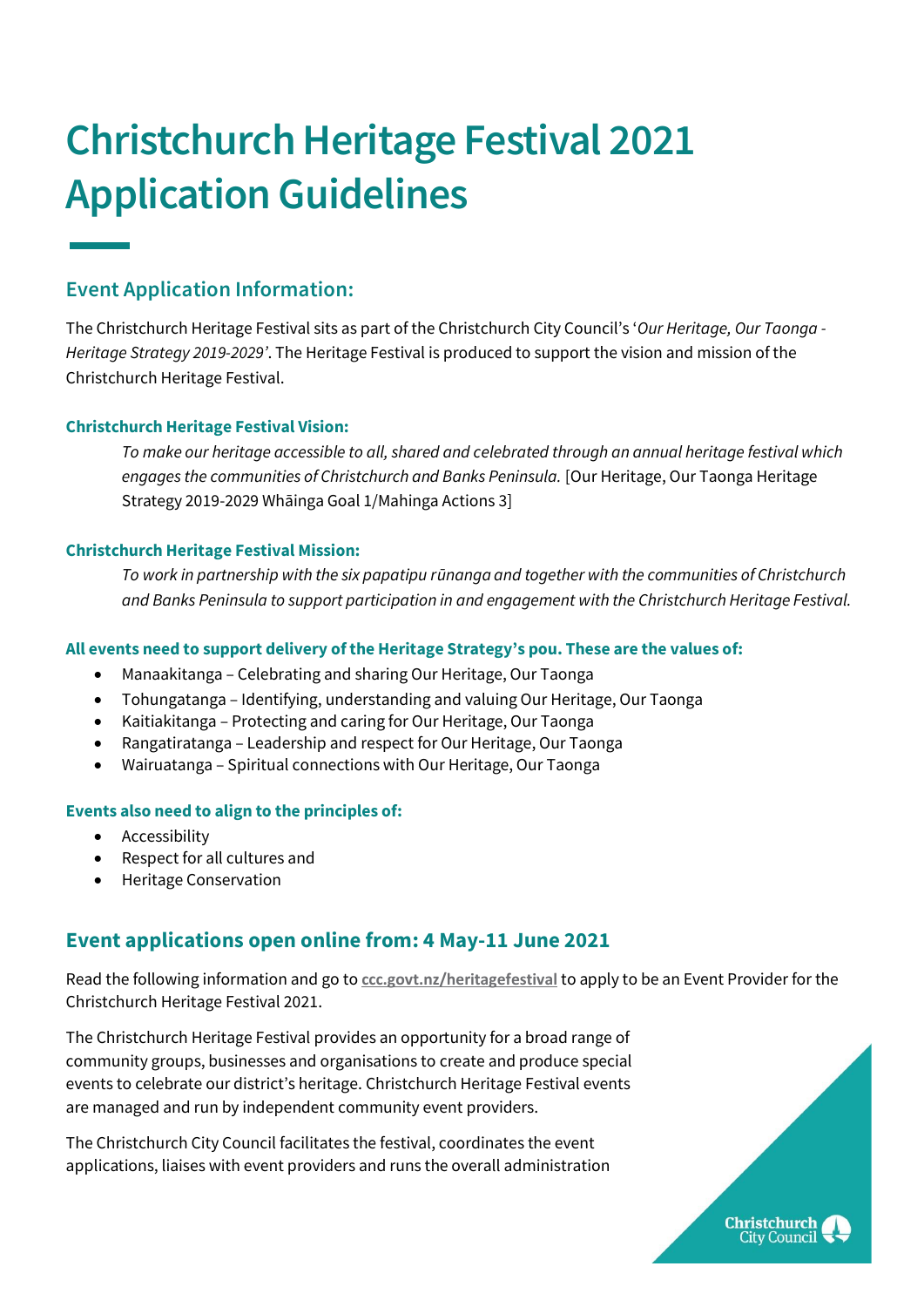and marketing for the Christchurch Heritage Festival. The Christchurch Heritage Festival events will be promoted via the Council events website - What's On, a printed calendar and other Council marketing avenues, and external media.

# **Key Dates 2021**

**Early May – mid June:** Event applications are open at **[ccc.govt.nz/heritagefestival](https://ccc.govt.nz/culture-and-community/heritage/heritagefestival/)**. **Mid - Late June:** Event applications considered by the Christchurch Heritage Festival Project Team (Project Team). Late June/early July: Notification to applicants re event application acceptance/funding approval

**July/August:** Printed calendar compiled/finalised and What's On events loaded by the Project Team.

**Late August/early September:** Christchurch Heritage Festival marketing begins

**Sat 9 – Mon 25 October(Labour Weekend):** Christchurch Heritage Festival 2021

# **How to Apply**

Event applications must be completed online at **[ccc.govt.nz/heritagefestival](https://ccc.govt.nz/culture-and-community/heritage/heritagefestival/)**. This allows the Project Team to capture some of the text for use on the website.

Note: We strongly recommend that a laptop or desktop computer is used to register your event, as there are certain functionality limitations with iPads, tablets and smartphones using this web form.

To submit your application to be considered for acceptance as an Event Provider you will need to:

- Read and agree to the Christchurch Heritage Festival Terms and Conditions for Event Providers (below).
- For grant funding, read and agree to the Christchurch Heritage Festival Community Grants Guidelines, which includes Terms and Conditions.
- Complete all sections of the online application form.
- Attach an Event Plan for your event, and
- Attach a photo to be used in the promotion of your event. (see specifications on the applications checklist)

# **Criteria for Considering Your Event Application**

The Project Team will consider a number of factors when assessing the suitability of your proposed event including:

- Does your event add value to the Christchurch Heritage Festival 2021 theme? (not compulsory)
- How does your event align with the Christchurch Heritage Festival Objectives (set out below)?
	- a. To celebrate heritage as a taonga that connects our communities.
	- b. To raise awareness of the value of tangible and intangible heritage as a vital component of the unique identity of the district.
	- c. To be inclusive of the diversity of Christchurch and Banks Peninsula's cultural heritage, including Ngāi Tahu and other iwi, European, Pasifika and people of all ethnic and cultural backgrounds.
	- d. To engage a wide audience and provide a range of accessible opportunities to people of all ages and abilities.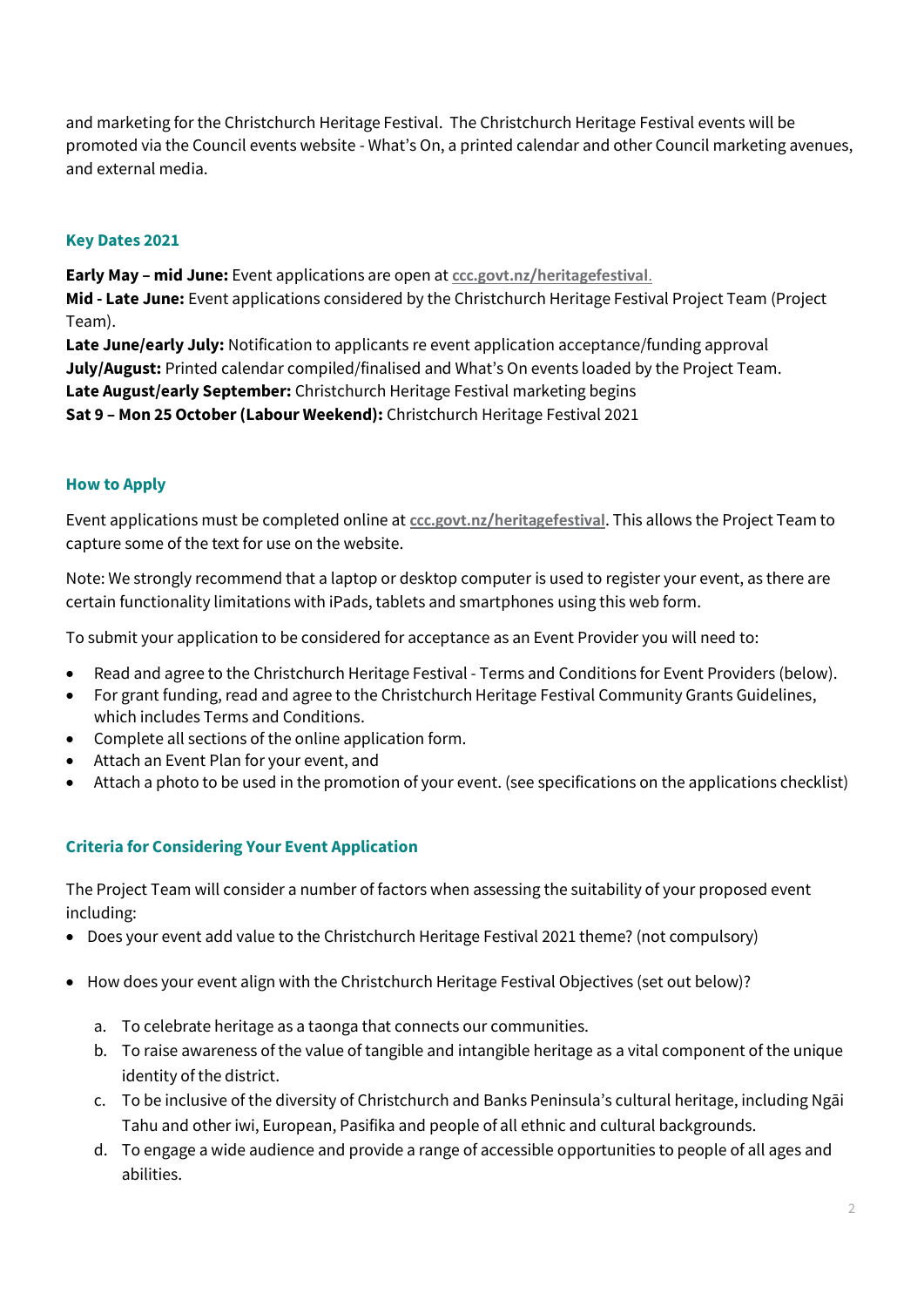- e. To focus on themes of Christchurch and Banks Peninsula's diverse history and celebrate and acknowledge historic anniversaries and cultural commemorations.
- f. To promote community heritage events and projects as part of the Christchurch Heritage Festival.
- g. To support the creation of ongoing, accessible heritage resources.

• Have you included sufficient details in your Event Plan (including Health and Safety considerations) to demonstrate how you will run a successful and safe event?

## **Marketing for Accepted Events**

The event information you provide in the online application form will form the basis of the content in the What's On event pages of the Council's website, which the Project Team posts and the content in the printed calendar. The information may be reformatted and abridged.

You are required to either use the text, "in association with the Christchurch Heritage Festival 2021" or to include the Christchurch Heritage Festival badge on any marketing material which you produce for your event. The Christchurch Heritage Festival badge will be sent to all approved Christchurch Heritage Festival event providers.

We strongly encourage you to supplement the Council's marketing with your own advertising as this results in a more successful event. You are asked to send copies of your promotional material t[o heritage@ccc.govt.nz.](mailto:heritage@ccc.govt.nz)

## **Christchurch Heritage Festival Contact Details**

Thank you for supporting the Christchurch Heritage Festival. If you have any questions please email: **[heritage@ccc.govt.nz](mailto:heritage@ccc.govt.nz)** . If you would like to discuss your event/event application prior to applying please let us know as we are happy to talk to you about your event.

We look forward to receiving your event application soon!

#### **Useful Resources**

These are guidelines for your reference only. You will need to adapt the content to suit your event:

Event Plan example and template: **[ccc.govt.nz/heritagefestival](https://ccc.govt.nz/culture-and-community/heritage/heritagefestival/)** (you can use these to help you complete the Event Plan which you need to attach to your application)

Health and Safety Management Planning: **[ccc.govt.nz/news-and-events/running-an-event/event](https://www.ccc.govt.nz/news-and-events/running-an-event/event-permits/health-and-safety-management-plan/)[permits/health-and-safety-management-plan/](https://www.ccc.govt.nz/news-and-events/running-an-event/event-permits/health-and-safety-management-plan/)**

If your event is planned for a park, reserve or other public space it is your responsibility to apply to the Council for a permit to use the public space. Conditions for events on public land: **[ccc.govt.nz/news-and](https://ccc.govt.nz/news-and-events/running-an-event/conditions-for-events-on-public-land/)[events/running-an-event/conditions-for-events-on-public-land/](https://ccc.govt.nz/news-and-events/running-an-event/conditions-for-events-on-public-land/)** Apply for an event permit: **[ccc.govt.nz/news](https://ccc.govt.nz/news-and-events/running-an-event/event-permits/apply-for-an-event-permit/)[and-events/running-an-event/event-permits/apply-for-an-event-permit/](https://ccc.govt.nz/news-and-events/running-an-event/event-permits/apply-for-an-event-permit/)**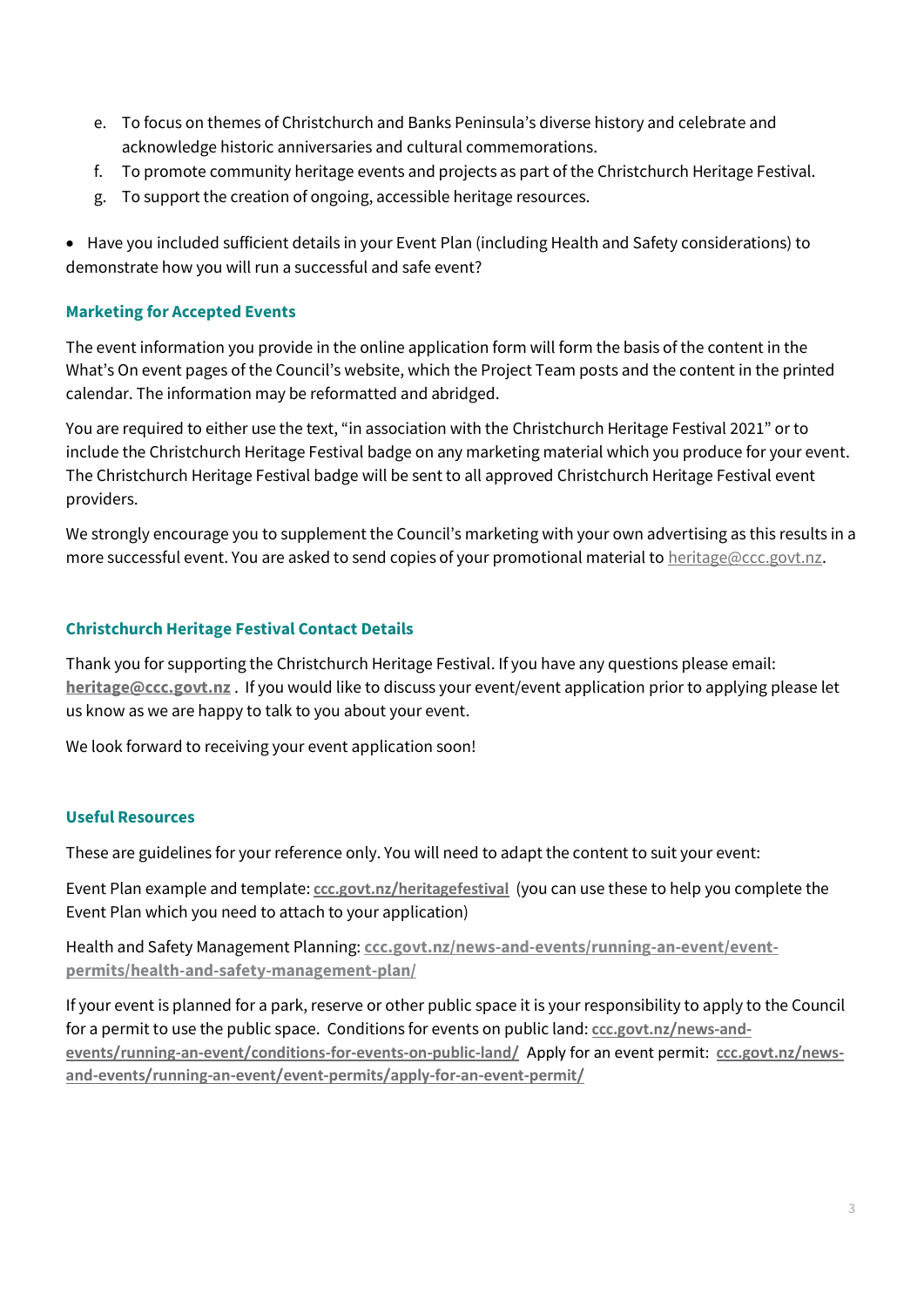# **Christchurch Heritage Festival - Terms and Conditions for Event Providers**

#### **Consent**

**The Christchurch City Council (Council) has adopted these terms and conditions to apply to your application to be a Christchurch Heritage Festival Event Provider(Event Provider) of a Christchurch Heritage Festival Event (the Event).**

**Your application to be an Event Provider is governed by these terms and conditions ("Terms"). By making an application to be an Event Provider you agree to be bound by these Terms.**

#### **Christchurch Heritage Festival Council Obligations**

The Council is responsible for the following aspects of the Christchurch Heritage Festival:

- Coordination of entries into the Christchurch Heritage Festival programme
- Marketing, promotion and coordination of media information for the Christchurch Heritage Festival
- Providing a Council Representative to act as a liaison with Event Providers

#### **Event Provider Obligations**

# **You will be responsible for meeting the following conditions, should your Event be accepted as part of the Christchurch Heritage Festival:**

- 1. Including either the text "*in association with the Christchurch Heritage Festival 2021*" or the Christchurch Heritage Festival logo on any material released with the aim of publicising your Event, such as posters, flyers, newspaper/magazine advertising, online promotion, emails. For the purposes of fulfilling this obligation, the Council grants to you a non-exclusive, non-transferable licence to use the logo in the format provided in association with the Christchurch Heritage Festival 2021.
- 2. Except as authorised by clause 1 above, you will not use the Christchurch Heritage Festival logo without the prior written consent of the Council's Representative.
- 3. Ensuring that your Event and any associated publicity materials do not infringe any intellectual property or other rights of any third party. You indemnify the Council for any loss, damage, cost or expense (including legal costs on a solicitor-client basis) incurred by the Council as a result of a breach of this condition.
- 4. You will ensure that the Council's Christchurch Heritage Festival Project Team (Project Team) receives copies of all press releases, advertisements and brochures associated with your Event.
- 5. You must submit accurate and timely information to the Project Team on request as this may be released to the media or used for promotional purposes.
- 6. Any proposed changes to the Event/s must be approved by the Project Team in writing. The Project Team will update the Event Guide as required for any approved changes to the Event/s.
- 7. Ensuring that your Event delivers what is promised in the promotional material.
- 8. Have an Event Representative.